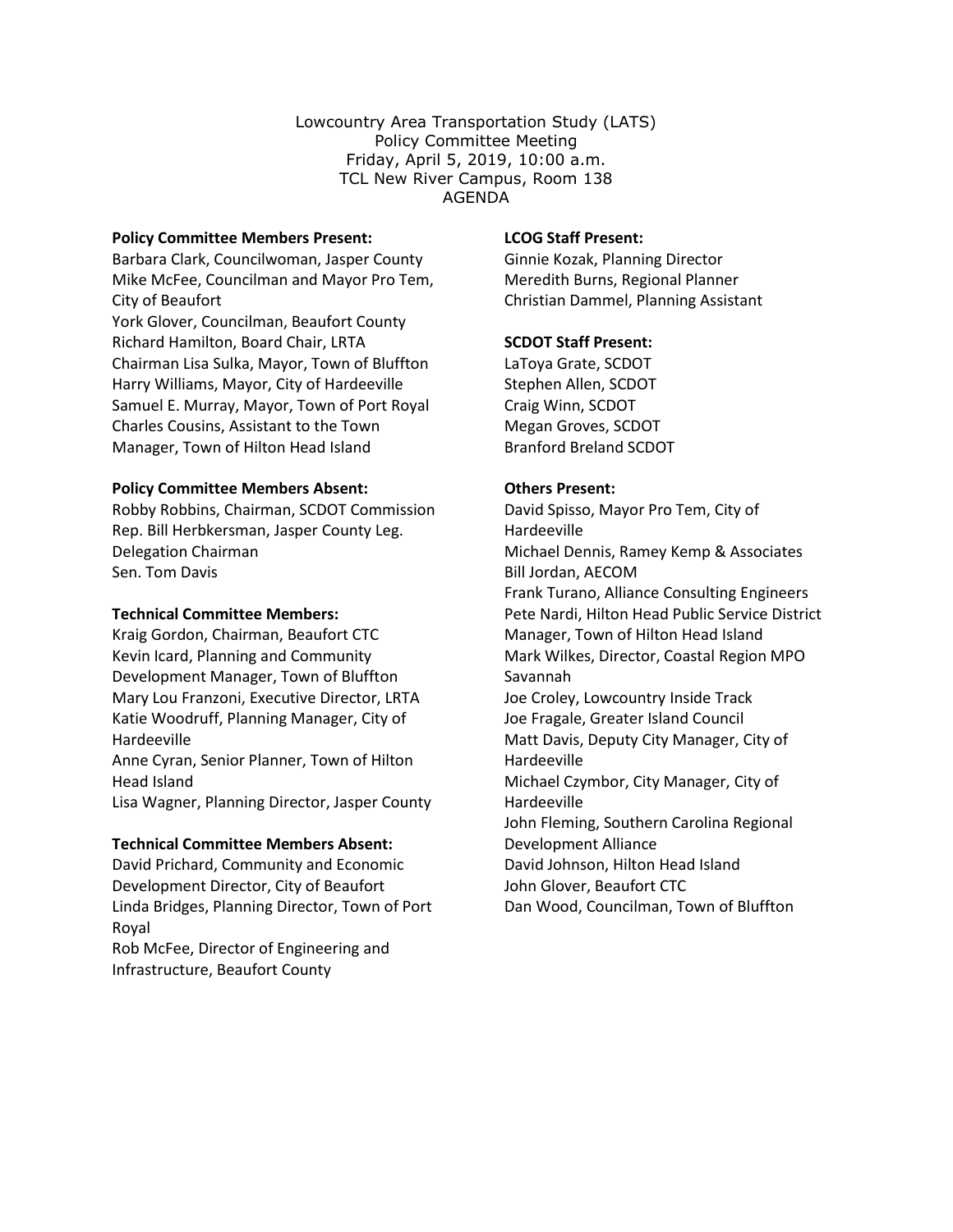- 1. Call to Order.
	- a. Pledge of Allegiance
	- b. Invocation
	- c. Introduction of Members, Guests and Staff
	- d. Designees
	- e. Action on February 8, 2019 Meeting Minutes (Draft minutes attached.)

Action: Meeting minutes from Feb. 8, 2019 were unanimously approved.

- 2. Old Business.
	- a. Amendment to LATS By-Laws

The proposed amended wording is highlighted:

A Chairman and Vice-Chairman shall be elected from among the voting membership for a two-year term at the first meeting of every other calendar year. An officer may succeed her/himself with no limitation on number of terms, except that such term will not continue in the event an officer becomes ineligible for membership on the Policy Committee. Each shall serve until his or her successor is elected and seated.

# ACTION: Approval

Action: The amendment to LATS By-Laws was unanimously approved.

b. Election of Policy Committee Chair and Vice Chair. Per LATS Bylaws. ACTION: Nomination and election of officers

Action: Lisa Sulka was nominated and unanimously approved as Policy Committee Chair.

Action: Barbara Clark was nominated and unanimously approved as Policy Committee Vice Chair.

c. SCDOT US 278 and US 17 Project Update—Craig Winn ACTION: Information

Craig Winn provided an update on the US 278 project. The report can be found [here.](http://www.lowcountrycog.org/2019-04-03%20US%20278%20Project%20Status.pdf) The surveys are 90 percent complete, seismic evaluations of existing structures are 40 percent complete, the Preliminary Geotechnical Field Exploration is 55 percent complete, preliminary traffic counts are 95 percent complete, NEPA documentation is 9 percent complete, and public involvement is 35 percent complete.

Committee members reached a consensus that Mayor Sulka or Paul Sommerville will represent LATS at future stakeholder meetings for the US 278 project. Mr. Winn asked for municipalities to publicize the [project website,](https://www.scdot278corridor.com/#comment) Twitter (@SCDOT278) and Facebook (SCDOT278Improvements) page to their online followers.

Mr. Winn also provided an update on the SCDOT US 17 project. He said SCDOT is working to acquire two tracts for right-of-way and finalizing the geotechnical work. Plans should be finalized this spring.

The status report for other projects in the LATS area can be found [here.](http://www.lowcountrycog.org/LATS%20-%20SCDOT%20Project%20Status%20Report%20-04.05.2019.pdf)

Mayor Sulka asked if the current work on Buck Island Road involved patching or an entire resurfacing. Mr. Winn said the road is being patched and will later be resurfaced. For more information, see Project ID P034691 in the [SCDOT report.](http://www.lowcountrycog.org/LATS%20-%20SCDOT%20Project%20Status%20Report%20-04.05.2019.pdf)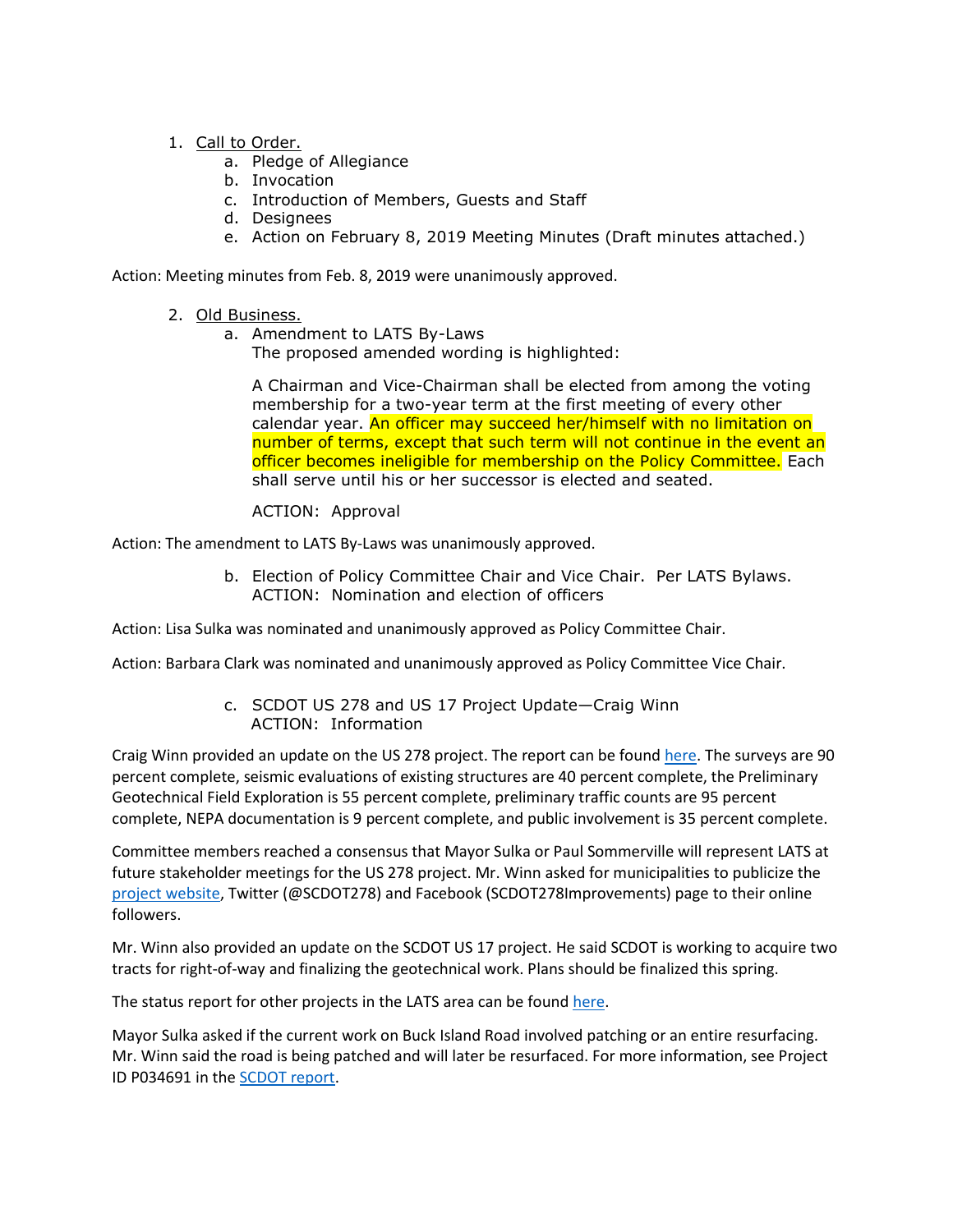Ms. Clark asked if there were any plans to work on SC 315. Mr. Winn said a project to resurface the road was recently rejected because it fell outside of the federal guidelines for awarding contracts, but the project will be relet in about three months. Committee members discussed how a new traffic light at SC 315 proposed as part of the US 17 widening should help alleviate traffic. Mr. Winn said he was unsure if the light would go in before or after the US 17 widening, which he expects to be complete in 2023. Committee members reached a consensus to draft a letter to SCDOT requesting the light be installed before the widening is complete.

A member of the public asked if there was an update on I-95 widening. Mr. Winn said SCDOT will complete feasibility reports for the five sections of I-95 to help determine which sections will be prioritized.

A member of the public asked if there would be coordination between Beaufort County's Windmill Harbour project and the SCDOT US 278 project. Mr. Winn said there they are working with Beaufort County to coordinate the projects as much as possible, but there are no guarantees. York Glover asked how soon they would know because the county is moving forward planning the roughly \$7 million project. Mr. Winn said they would not know until 2020 when they have the traffic analysis and preferred alternative. Mr. Winn said he has been talking extensively about both projects with Rob McFee.

> d. Beaufort County Project Update, including sales tax referendum projects and BTG—Rob McFee and Kraig Gordon ACTION: Information

Kraig Gordon provided an update on the Beaufort County Transportation Committee (CTC). He said the CTC completed a road analysis when it restructured and is now in year three of a five-year paving program. The year three program report can be found [here,](http://www.lowcountrycog.org/Beaufort%20County%20Retreat%20PP%202019%20R2.pdf) and the list of projects the CTC has completed in the past three years can be found [here.](https://www.bcgov.net/departments/Administrative/beaufort-county-council/boards-and-commissions/council-appointed/board-list/county-transportation-committee/c-fund-active-projects.pdf) Next year the committee will ask community members which roads they would like re-analyzed to evaluate work the CTC has already completed and document deterioration since the last road analysis.

Mr. Gordon said the CTC has also worked with Beaufort County's GIS department to complete a road [inventory](https://bcscgis.maps.arcgis.com/apps/View/index.html?appid=99e060ffdac3427784fcb0cefa817752) showing the condition of roads and if they are included in the resurfacing program. The committee is also interested in identifying roads throughout the county most vulnerable to sea level rise. Additional information about Beaufort CTC can be foun[d here.](https://www.bcgov.net/departments/Administrative/beaufort-county-council/boards-and-commissions/council-appointed/board-list/county-transportation-committee/index.php)

> e. Hardeeville Project Update—Michael Czymbor ACTION: Information

Michael Czymbor provided an update on the City of Hardeeville transportation projects. The city recently entered an agreement with Stantec to complete the IJR and traffic analysis for the new interchange at I-95 Exit 3. The report should be presented to the city in about six months, Mr. Czymbor. Within the East Argent Loop Road project, the first phase of Central Loop Road is under construction and the final two phases of Central Loop are expected to be completed within four years. A new interchange at I-95 Exit 8 has been discussed with SCDOT as part of the 1-95 widening project, but no plans have been finalized.

Mr. Czymbor also said a traffic signal will be installed on US 278 at the intersection with Hilton Head Lakes and Margaritaville. When asked about when the signal would be installed, Mr. Winn said the traffic volume has to be high enough to warrant a signal.

> f. Palmetto Breeze Update—Mary Lou Franzoni ACTION: Information